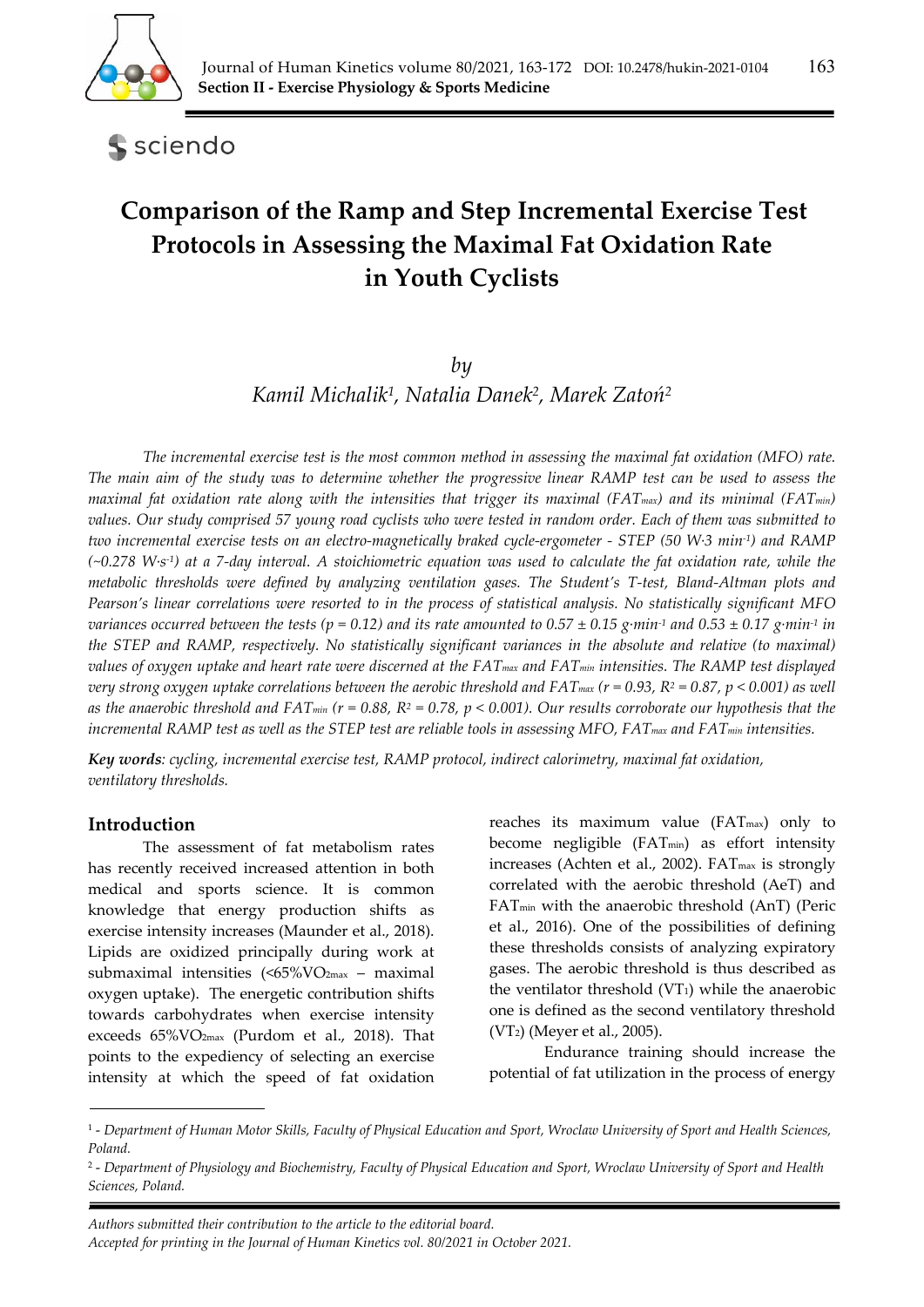production in order to preserve glycogen reserves used during high intensity exercise (breakaways, climbs, sprints) (Peric et al., 2016). Defining an exercise intensity that triggers the highest rates of fat oxidation can help devise training programs aiming to bring about specific adaptive changes in line with individual metabolic reactions (Cerezuela-Espejo et al., 2018). Different approaches to defining the maximal fat oxidation level have been suggested based on indirect calorimetry calculations. One of them consists of a single progressive test (IET) with 2 to 6-min stages (Achten et al., 2002; Marzouki et al., 2014; Nikolovski et al., 2020). Achten et al. (2002) suggest that 3-min stages are optimal to reach a state of equilibrum and define MFO for welltrained athletes. Others recommend four to six longer (60 min) continuous exercise cycles, executed on separate days, at the intensity used in the IET (Meyer et al., 2007; Takagi et al., 2014). The latter approach may, however, be excessively time-consuming and therefore inconvenient in sports training. It appears indispensable to keep searching for reliable methods of adequate and rapid assessment of FAT<sub>max</sub>, FAT<sub>min</sub> and MFO.

Researchers' attention is increasingly drawn to ramp test protocols with linear load increases and no steady-state stages (Michalik et al., 2019a; Zuniga et al., 2013). Previous work by Michalik et al. (2019a) demonstrated that maximal aerobic power and VO2max in youth road cyclists were higher during the ramp test  $(0.278 W·s<sup>-1</sup>)$ , but no VT2 differences were registered relative to the incremental test (50 W·3 min-1). Concomitantly, a lower heart rate (HR) and respiratory exchange ratio (RER), pointing to a lower physiological cost, were evidenced in the ramp test during work at submaximal intensity. Takagi et al. (2014) verified the relevance of the RAMP protocol on a mechanical treadmill in establishing FATmax for young males and compared their results with those obtained during 60-min continuous cycling. They concluded that a ramp protocol could constitute a reliable tool in establishing the intensity level which would trigger the highest rate of fat metabolism, although MFO turned out higher than the one measured in the continuous tests. During walking or running, substrate metabolism shifts towards greater fat oxidation and triggers higher MFO rates relative to cycling (Chenevière et al., 2010). Differences in muscle

recruitment patterns, especially in the recruitment of type II muscle fibers and lesser participation of the muscle mass in the overall energy production during cycling may account for that fact (Chenevière et al., 2010). A recent study by Filipovic et al. (2021) has proved that different types of exercise (treadmill, elliptical, rowing) influence the MFO value, but not maximum oxygen uptake. Taking into consideration the load increase curve, Michalik et al. (2019b) demonstrated differences in the physiological cost measured through the heart rate between loads of  $0.278$  W·s<sup>-1</sup> and  $0.556$  W·s<sup>-1</sup>. However, to date, no research into linear load increase RAMP test protocols on a cycle-ergometer and their expediency in establishing the MFO value in youth cyclists is available.

The authors of the present work set out to define the MFO, FATmax and FATmin levels for a linear load RAMP protocol on a cycle-ergometer and compare them with the values obtained in an incremental test. An additional objective was to determine whether the maximal and minimal fat oxidation levels were correlated with the metabolic thresholds. The following hypotheses were laid out: 1) maximal fat utilization rate – MFO, as defined through a linear RAMP protocol  $(0.278 \text{ W} \cdot \text{s}^{-1})$ , would be similar to the one obtained through an incremental test  $(50 \text{ W}·3 \text{ min}·1)$ ; 2) FATmax and FATmin intensity levels would not differ between the tests; 3) in the RAMP test, strong correlations would be observed between the maximal fat oxidation rate and the anaerobic threshold (AeT), as well as between the minimal fat oxidation rate and the anaerobic threshold (AnT).

# **Methods**

## *Participants*

Fifty-seven young male road cyclists, students of a Sports Academy, took part in the research project. Participants were aged  $17.0 \pm 0.9$ years, their body height was  $178.7 \pm 5.8$  cm, body mass  $67.9 \pm 7.2$  kg and BMI  $21.3 \pm 1.4$  kg m<sup>-2</sup> (mean ± standard deviation). All had trained for at least three years. Only participants who met the inclusion criteria (no chronic diseases, e.g., allergies, asthma, diabetes; non-use of hormonal and nutrition supplements) were recruited for the study. All agreed in writing to participate in the research project, and all were familiarized with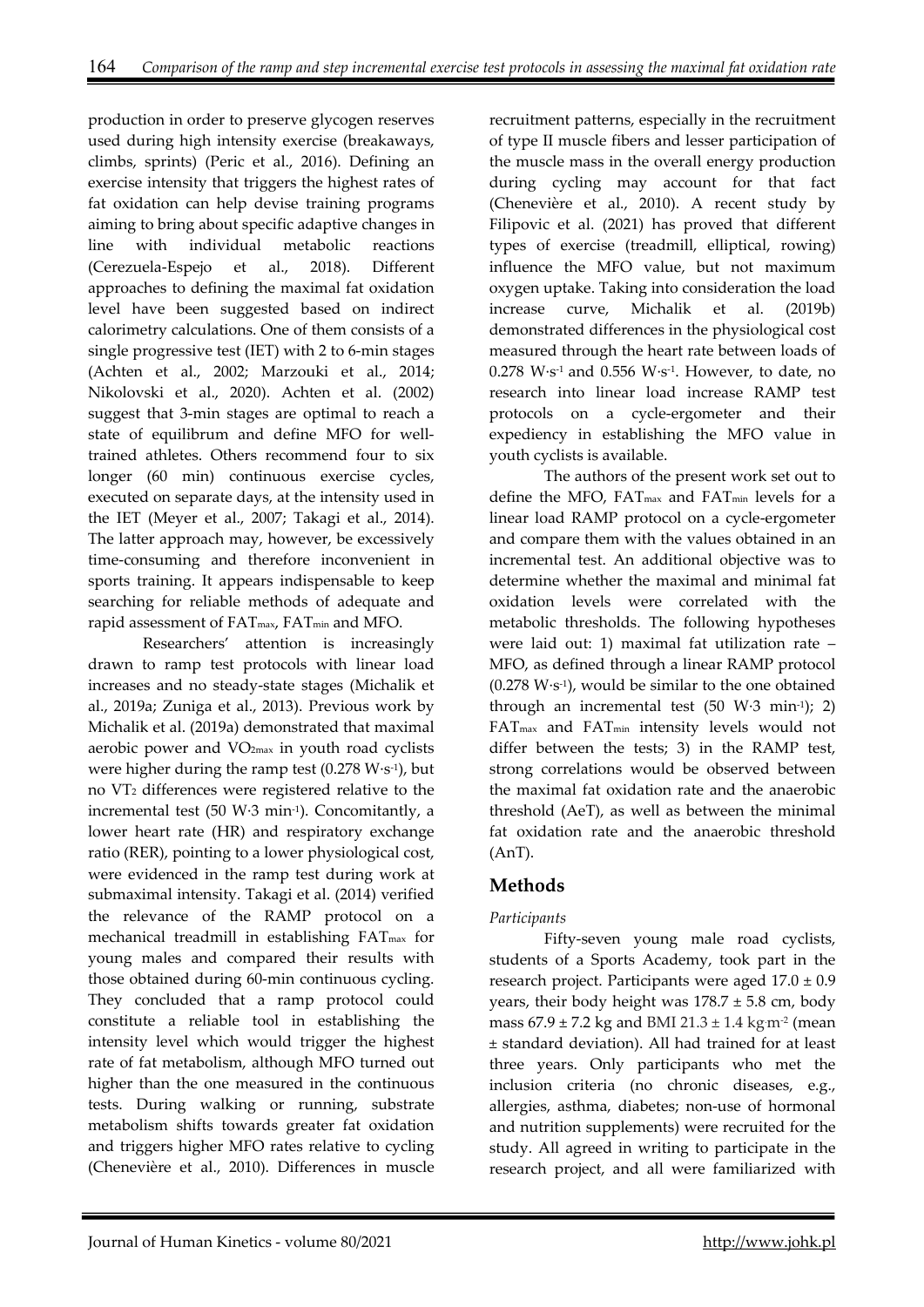the research procedures. Consent was granted by the parents or legal guardians and the coaches of under aged participants. The experiment was conducted in an exercise physiology laboratory (PN - EN ISO 9001: 2001). The project received approval of the Research Ethics Committee and was carried out in accordance with the amendments of the Declaration of Helsinki. *Study design* 

The experiment comprised two visits to the laboratory during which anthropometric measurements were followed by progressive tests on a cycle-ergometer with an analysis of expiratory gases and the heart rate. Participants were instructed not to engage in any form of intensive exercise and to discontinue training 24 hours prior to the test. Cyclists were familiarized with the experimental protocol, each of them having previously been tested at our laboratory. A randomly selected half of the participants executed the incremental test first and the ramp test one week later. The other participants proceeded in the reverse order. Both tests were executed at the same time of day (8.00 – 11.00) under laboratory conditions so as to avoid daily variation. Participants were also requested to avoid consuming caffeine 24 hours prior to each experimental session. Cyclists reported to the laboratory after having abstained from eating the whole night  $(11 \pm 1 \text{ h})$ . To control the influence of diet on metabolism during exercise, cyclists ate meals provided at the Academies cafeteria. This standardization method entails a significant variability in food intake between the subjects (Jeacocke and Burke, 2010).

*Incremental exercise test (IET)* 

Prior to the test, body mass and height were measured on a medical WPT 200 (RADWAG, Radom, Poland) scale. The incremental exercise test was executed on an Excalibur Sport (Lode BV, Groningen, The Netherlands) cycle-ergometer which was calibrated before every test. The following progressive load exercise protocols were applied (Figure 1), as described by Michalik et al. (2019a):

- a) STEP test was initiated at 50 W, with the load increased every three minutes by 50 W  $(50 W \cdot 3 min^{-1})$ ;
- b) RAMP test was initiated at 0 W, with the load increased every second by ~0.278 W (which corresponded to 50 W  $\cdot$  3 min<sup>-1</sup>).

The protocol was designed to obtain equivalent power output in succeeding intervals, for example 50 W in 3', 100 W in 6', 150 W in 9', etc. The pedaling frequency remained above 60 rev per minute and the test continued until volitional exhaustion.

Peak power (PPO) in the step test was calculated through the following equation: PPO =  $Wf + [(t \cdot D^{-1} \cdot P)]$ , where Wf was the value of the final completed load (W), t was the time (s) of the final uncompleted load, D was the duration (s) of every stage, an P was the difference in initial power between loads (W). PPO in the RAMP was calculated as the product of test duration (s) and the load increase factor (0.278  $W·s<sup>-1</sup>$ ).

Participants breathed through a mask and the expiratory air was analyzed using a Quark  $b^2$ device (Cosmed, Milan, Italy) which was calibrated with atmospheric air and a gas mixture composed of CO<sub>2</sub> (5%), O<sub>2</sub> (16%) and N<sub>2</sub> (79%) prior to the commencement of measurements. Respiratory variables were recorded breath by breath. Lung ventilation (VE), oxygen uptake (VO2), and carbon dioxide elimination (VCO2) were measured and the results were averaged every 30 s and converted into minute values to exclude irregular breaths caused by coughing, sigh breathing or swallowing, as reducing "noise" and artifacts may improve the interpretation of data. The oxygen uptake plateau was established using previously defined methods and marked as the period during which VO2 did not deviate  $\leq 1.5$ ml·kg-1·min-1 from VO2max (Lucia et al., 2006). VO2max was recorded as the highest mean value from 30 s at the VO2 plateau despite the increasing load or, if at least two of the following criteria were met: (1) volitional exhaustion, (2) highest expected heart rate (HR<sub>max</sub>) ≥95% (208 - 0.7 · age), (3) respiratory exchange ratio ≥1.10. The heart rate was measured with a S810 (Polar Electro, Finland) sport tester and recorded by Quark b<sup>2</sup> analyzer's software. For each participant oxygen (VE·VO $2^{-1}$ ) and carbon dioxide elimination  $(VE \cdot VCO_{2}^{-1})$ ventilatory equivalents were established relative to power, oxygen uptake and the heart rate.

The ventilatory threshold (AeT) was established based on the increase of  $VE\cdot VO<sub>2</sub>$ <sup>1</sup> and  $perO<sub>2</sub>$  without an increase of VE·VCO $<sub>2</sub>$ <sup>-1</sup>, while the</sub> secondary ventilatory threshold (AnT) was established based on both, the increases of  $VE\cdot VO_{2^{-1}}$  and  $VE\cdot VCO_{2^{-1}}$ , and the decrease of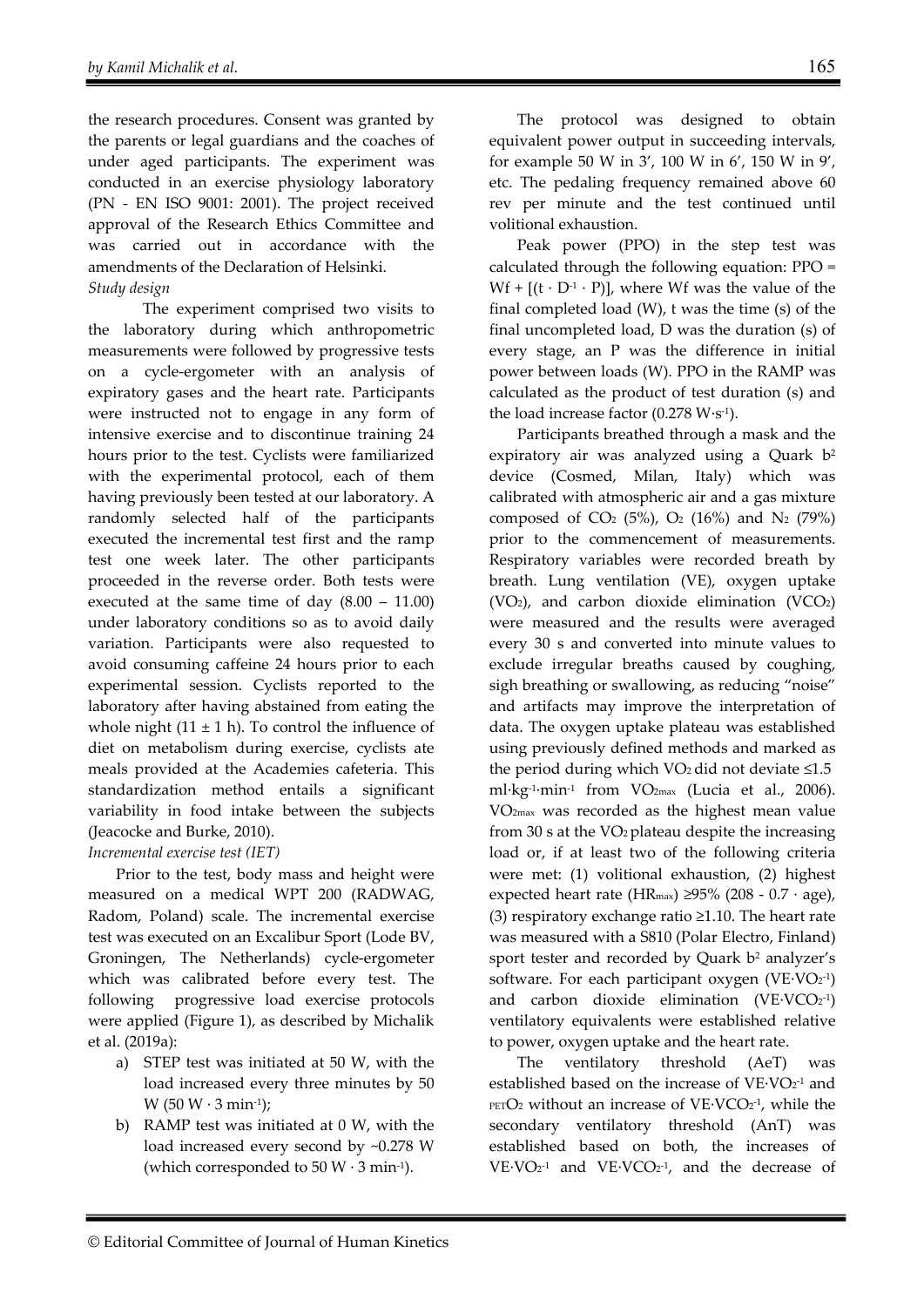PETCO<sub>2</sub>. The thresholds were defined by two independent observers (Hofmann and Tschakert, 2011).

#### *Substrate utilization*

The fat oxidation rate was calculated through a stoichiometric equation (Frayn, 1983) assuming that protein oxidation was inconsequential, and urine nitrogen elimination was negligible:

#### **Fat oxidation rate (g**  $\cdot$  **min<sup>-1</sup>) = 1.67**  $\cdot$  **VO<sub>2</sub> – 1.67**  $\cdot$ **VCO2**

where VO<sub>2</sub> and VCO<sub>2</sub> were expressed in liters per minute. The 1.67 value derives from the volumes of VO2 and VCO2 necessary to oxidize 1 g of fat. For each cyclist the rapidity of fat oxidation (MFO) was verified on individual curves, as a function of exercise intensity (power). Those curves were used to define MFO, FATmax and FATmin. MFO was expressed as g·min-1. Data were compared with the corresponding values of ml·kg–1·min–1 and HR (beats·min–1) expressed in absolute and relative terms (% max) in relation to the maximal values recorded in the progressive tests (VO2max i HRmax).

### *Statistical analysis*

Data were statistically processed by means of Statistica 13.3 software (StatSoft Inc., USA). The results were presented as an arithmetic mean  $\pm$  standard deviation ( $x \pm SD$ ), with the confidence interval (95% CI) and ranges for selected variables. Mean difference (MD) and coefficients of variation (CV) were calculated. The Shapiro-Wilk test was used to evaluate data distribution normalization. In the assessment process of the differences between protocols, the Student's dependent sample *t*-test was utilized. A Bland-Altman's plot analysis was carried out if no significant difference was observed to assess conformity. Limits of agreement (LoA) served to compare individual differences between variables. For the LoA line, mean differences ± 1.96 SD were presented. Pearson's linear correlation coefficients (r) were calculated to verify the interdependencies between the variables measured in both tests: AeT and FATmax as well as AnT and FATmin. To determine the degree of variance between the probed correlations the factor score determinacy coefficient ( $\mathbb{R}^2$ ) was used. The  $p < 0.05$  level was considered statistically significant. In order to define practical implications, effect size (ES) as Cohen's d was calculated based on the following criteria: 0.1 - trivial, 0.2 - small, 0.5 - medium, 0.8 – large.

## **Results**

The PPO, VO2max and HRmax values were previously presented in the article by Michalik et al. (2019a). Peak power output amounted to 388.0 ± 39.9 W (95% CI 377.4 to 398.6) in the STEP test and 406.1 ± 44.8 W (95% CI 394.1 to 418.0) (*p* < 0.05,  $t = 2.28$ ,  $ES = 0.43$ ) VO<sub>2max</sub> was significantly higher in the RAMP test relative to the STEP test  $(64.3 \pm 3.6 \text{ ml·kg}^{-1} \cdot \text{min}^{-1} (95\% \text{ CI } 63.3 \text{ to } 65.2) \text{ vs.}$ 65.8  $\pm$  4.3 ml·kg<sup>-1</sup>·min<sup>-1</sup> (95% CI 64.6 to 66.9)) (*p* < 0.05, t = 2.04, ES = 0.38). HRmax did not differ between the tests ( $195 \pm 7$  beats $\cdot$ min<sup>-1</sup> ( $95\%$  CI 193 to 197) and  $197 \pm 8$  beats $\cdot$ min<sup>-1</sup> (95% CI 195 to 199) for STEP and RAMP, respectively).

MFO at FATmax ranged between 0.19 and 0.93 g·min-1 in the STEP test and between 0.26 and 1.00 g·min-1 in the RAMP test; no statistically significant differences were observed between the tests ( $p = 0.12$ ,  $t = 1.58$ ). Mean differences and limits of agreement are presented in the Bland-Altman plot (Figure 2). Power corresponding to FAT<sub>max</sub> was significantly higher ( $p \le 0.05$ , t = 2.08, ES = 0.36) in the RAMP test compared to the STEP test. Power output reached at FATmax did not differ significantly between the tests  $(p = 0.73)$ .

The Student's *t*-test showed that power, VO2 and HR at AeT did not differ significantly between RAMP and STEP tests. No statistically significant differences were confirmed for absolute and relative values (compared to maximal values) of  $VO<sub>2</sub>$  and HR at FAT<sub>max</sub> and FATmin (Table 1).

In the RAMP test, very strong correlations were observed between AeT and FATmax for power (r = 0.92, R2 = 0.84, *p* < 0.001), VO2 (r = 0.93,  $R^2 = 0.87$ ,  $p < 0.001$ ) and HR ( $r = 0.93$ ,  $R^2 = 0.86$ ,  $p <$  $0.001$ ), as well as between AnT and FAT<sub>min</sub> for power (r = 0.89, R2 = 0.79, *p* < 0.001), VO2 (r = 0.88,  $R^2 = 0.78$ ,  $p < 0.001$ ) and HR ( $r = 0.87$ ,  $R^2 = 0.76$ ,  $p <$ 0.001) (Figure 3).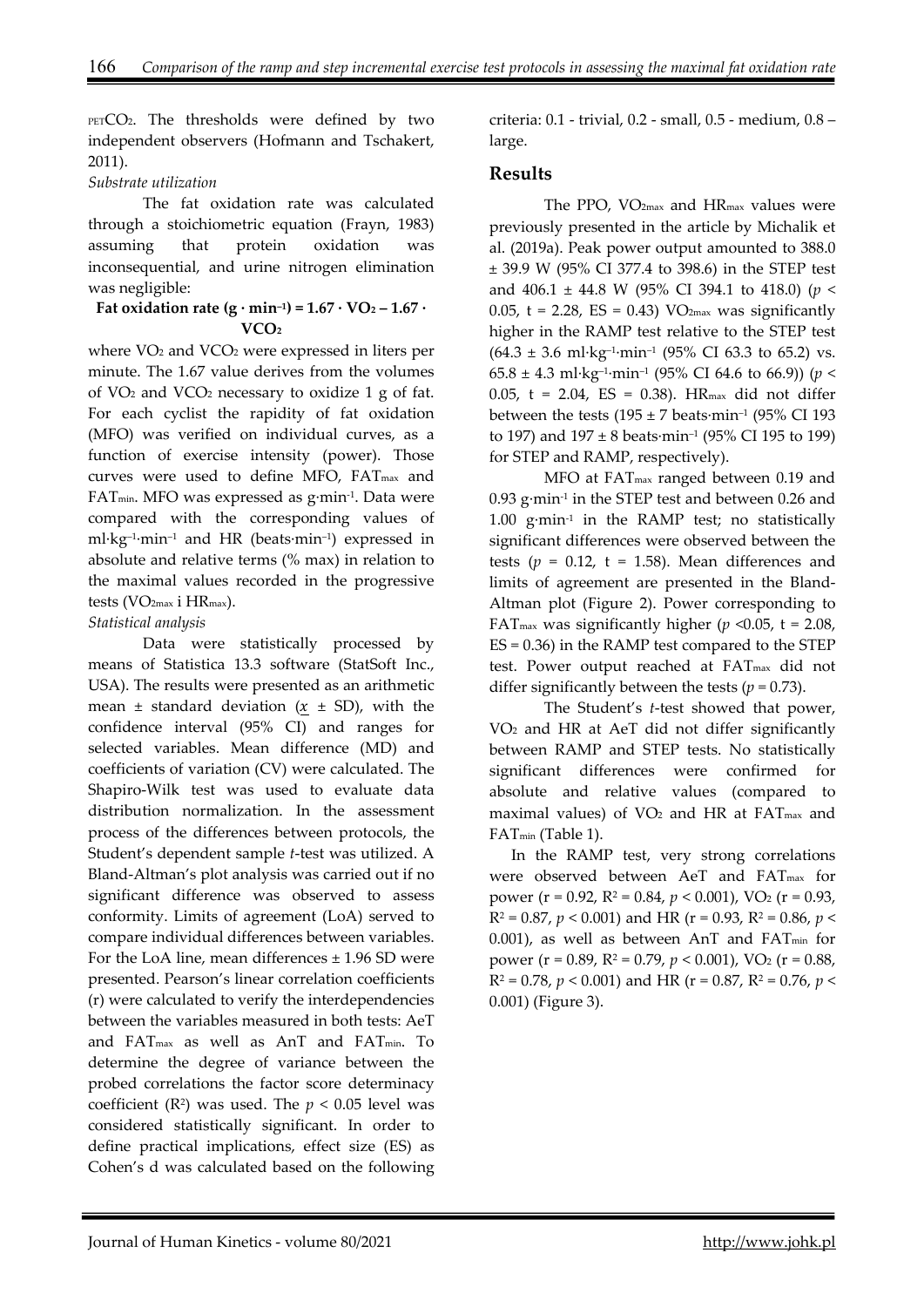| wiaximai fat oxiaation, power corresponaing maximai ana minimai fat oxiaation,                |                     |                     |                  |              |      |         |
|-----------------------------------------------------------------------------------------------|---------------------|---------------------|------------------|--------------|------|---------|
| absolute and relative (in relation to maximal levels) values of oxygen uptake and heart rate, |                     |                     |                  |              |      |         |
| reflecting the points of maximal and minimal fat oxidation in the incremental exercise tests. |                     |                     |                  |              |      |         |
| <b>Variables</b>                                                                              | <b>RAMP</b> test    | <b>STEP</b> test    | MD               | r-Pearson    | CV   | p-value |
|                                                                                               |                     |                     |                  | $(p$ -value) | (%)  | t-test  |
| <b>MFO</b>                                                                                    | $0.53 \pm 0.2$      | $0.57 + 0.1$        | $-0.05$          | 0.98         | 8.0  | 0.12    |
| $(g \cdot min^{-1})$                                                                          | $(0.48 - 0.57)$     | $(0.53 - 0.61)$     |                  | (p<0.001)    |      |         |
| $FAT_{max}$                                                                                   | 122.7±50.0*         | $104.4 \pm 52.8$    | 18.27            | 0.92         | 20.7 | p<0.05  |
| (W)                                                                                           | $(109.4 - 135.9)$   | $(90.4 - 118.4)$    |                  | (p<0.001)    |      |         |
| $FAT_{min}$                                                                                   | 283.8±48.2          | 280.7±45.1          | 3.27             | 0.93         | 3.7  | 0.73    |
| (W)                                                                                           | $(271.0 - 296.6)$   | $(268.7 - 292.7)$   |                  | (p<0.001)    |      |         |
| FAT <sub>max</sub> vo <sub>2</sub>                                                            | $29.6 \pm 6.9$      | $28.2 \pm 6.4$      | 1.43             | 0.99         | 3.4  | 0.26    |
| $(ml \cdot kg^{-1} \cdot min^{-1})$                                                           | $(27.82 - 31.49)$   | $(26.53 - 29.92)$   |                  | (p<0.001)    |      |         |
| FAT <sub>max</sub>                                                                            | $45.1 \pm 9.9$      | $43.9+9.5$          | 1.19             | 0.99         | 2.4  | 0.51    |
| $(\%VO_{2max})$                                                                               | $(42.44 - 47.71)$   | $(41.35 - 46.41)$   |                  | (p<0.001)    |      |         |
| FAT <sub>maxHR</sub>                                                                          | $124 + 20$          | $124 \pm 15$        | $\boldsymbol{0}$ | 0.98         | 2.8  | 0.93    |
| $(beats \cdot min^{-1})$                                                                      | $(119.06 - 129.61)$ | $(119.98 - 128.09)$ |                  | (p<0.001)    |      |         |
| FAT <sub>max</sub>                                                                            | $63.0+9.6$          | $63.5 \pm 7.7$      | $-0.58$          | 0.99         | 2.1  | 0.73    |
| $(\%HR_{max})$                                                                                | $(60.41 - 65.51)$   | $(61.49 - 65.58)$   |                  | (p<0.001)    |      |         |
| $FATmin$ v $O2$                                                                               | $52.0+6.9$          | $50.5 \pm 5.4$      | 1.55             | 0.99         | 2.7  | 0.23    |
| $(ml \cdot kg^{-1} \cdot min^{-1})$                                                           | $(50.21 - 53.88)$   | $(49.07 - 51.52)$   |                  | (p<0.001)    |      |         |
| $FAT_{min}$                                                                                   | 79.0±8.4            | 78.6±7.5            | 0.44             | 0.97         | 1.7  | 0.76    |
| $(\%VO2max)$                                                                                  | $(76.78 - 81.26)$   | $(76.60 - 80.57)$   |                  | (p<0.001)    |      |         |
| FAT <sub>minHR</sub>                                                                          | $172.4 \pm 12.3$    | $172.3 \pm 10.3$    | $\boldsymbol{0}$ | 0.98         | 1.0  | 0.97    |
| $(beats \cdot min^{-1})$                                                                      | $(169.13 - 175.67)$ | $(169.59 - 175.04)$ |                  | (p<0.001)    |      |         |
| $FAT_{min}$                                                                                   | $87.3 \pm 5.5$      | $88.2 + 4.2$        | $-0.88$          | 0.99         | 1.2  | 0.38    |
| $(\%HR_{max})$                                                                                | $(85.89 - 88.81)$   | $(87.11 - 89.34)$   |                  | (p<0.001)    |      |         |

**Table 1** *Maximal fat oxidation, power corresponding maximal and minimal fat oxidation,* 

*Values presented as means ± SD with 95% confidence intervals in brackets. MD – mean difference, CV = coefficient of variation, MFO – maximal fat oxidation, FATmax – maximal fat oxidation, FATmin – minimal fat oxidation, FATmaxVO2 – oxygen uptake at maximal fat oxidation,* 

*FATmaxHR – heart rate at maximal fat oxidation, FATminVO2 – oxygen uptake at minimal fat oxidation, FATminHR – heart rate at minimal fat oxidation.* 



#### **Figure 1**

*Incremental exercise test protocols used in the research project (solid line – STEP test, 50 W·3 min–1; dotted line – RAMP test, ~0.278 W·s–1).*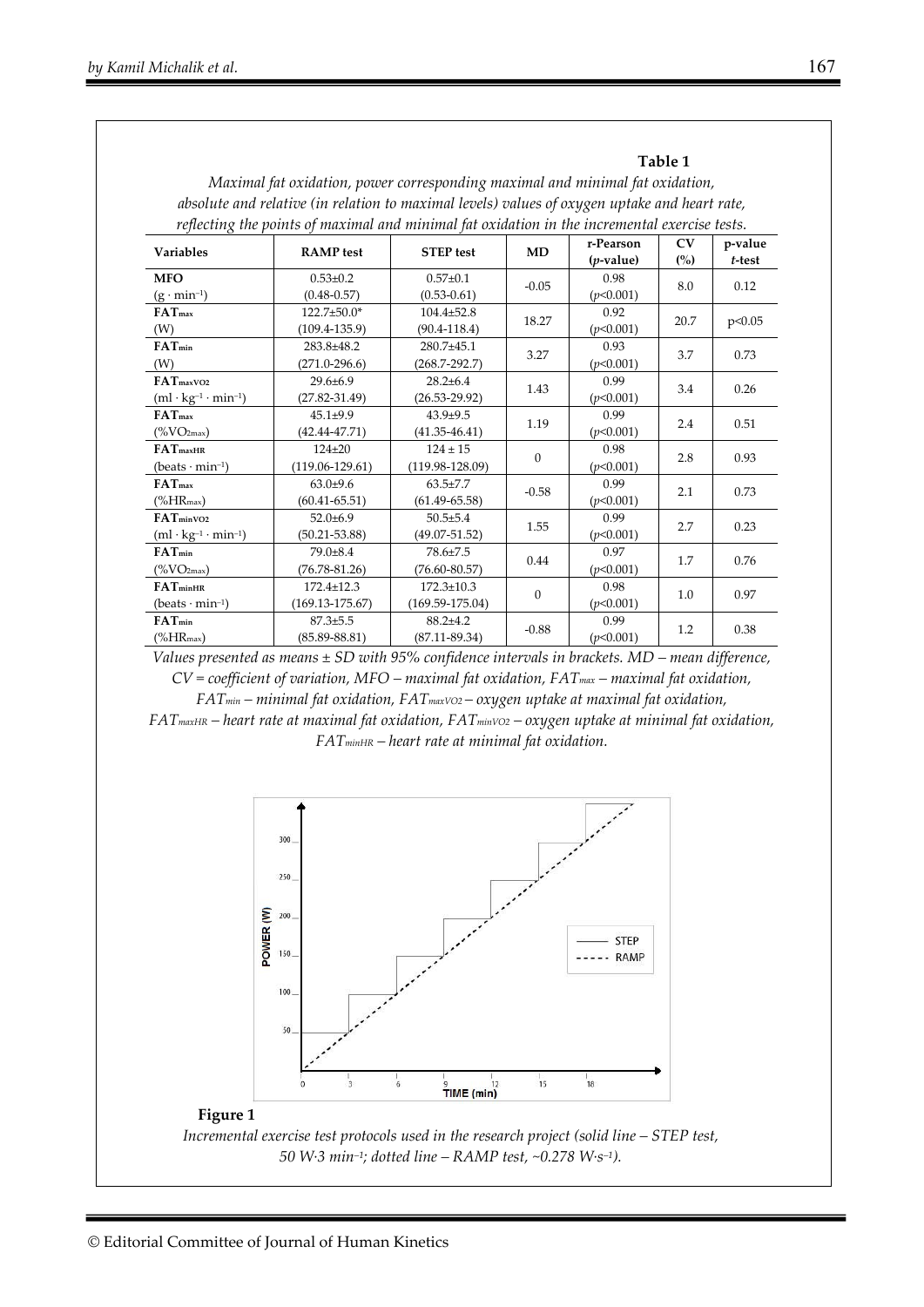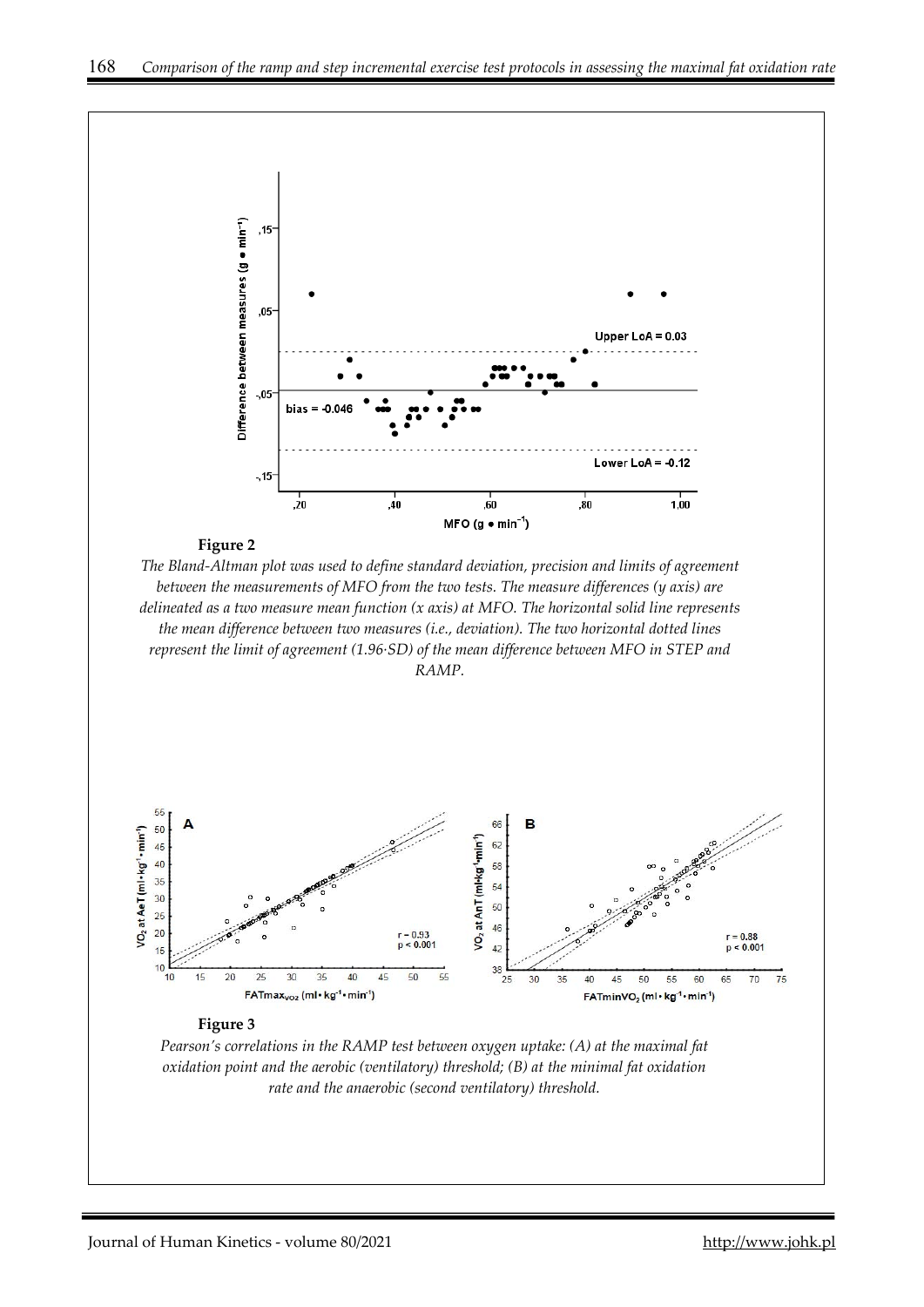## **Discussion**

This is the first study which verifies whether the linear protocol of incremental RAMP tests performed on a cycle-ergometer may constitute a reliable assessment method of fat oxidation and exercise intensity at which it occurs at its maximal and minimal rate. The results obtained corroborated the reliability of the RAMP test in measuring MFO in youth road cyclists. The main conclusion reached is the absence of MFO variance between the tests as well as the relative exercise intensities at FATmax and FATmin. In addition, a strong correlation was observed between the FATmax intensity delineated in the RAMP test and AeT for the probed variables which were used in monitoring exercise intensity.

Let us first and foremost mention the low values of coefficients of variation (CV <3%) for most variables between the STEP and RAMP tests. Furthermore, remarkably strong correlations between absolute and relative values of maximum oxygen uptake and heart rate, widely resorted to in assessing training adaptation, were evidenced. Interestingly, power at FAT<sub>max</sub> was the only variable that differed significantly between the tests: its value was higher in the RAMP protocol. That was accompanied by a higher coefficient of variation relative to the other variables, although the strong  $(r = 0.92)$  correlation between the tests for FATmax points to a similar trend among participants. The reason may be related to the initial intensity of the incremental test: 50 W in the STEP and 0 W in the RAMP test. The lower physiological cost described by Michalik et al. (2019a) of the RAMP test, similar to the one used in our work, should also be considered. Surprisingly, no AeT (VT<sub>1</sub>) differences were observed between the tests, hence the expediency of further investigation into the causes of those discrepancies.

The mean MFO values amounting to 0.5– 0.6  $g\cdot min^{-1}$  are in line with those observed by Randell et al. (2016) among athletes. Although MFO was slightly lower in the RAMP test, no statistical significance was demonstrated. That corroborates our first hypothesis which assumed that MFO would not differ between the tests and highlights the possibility of measuring this variable through a RAMP test with a linear power output increase, although previous research had assumed that, in order to delineate

MFO it was necessary to reach a steady state (in STEP tests) for the respiratory exchange ratio to reflect cellular metabolic gas exchange (Nikolovski et al., 2020). Attention should be drawn to the wide range of fat oxidation (0.2-1.0 g·min–1) observed in youth athletes of similar age, regardless of the type of exercise (test) they perform. Purdom et al. (2018) claim that the fat oxidation rate depends on various factors which may modify cellular expression. The availability of macronutrients in the diet, training status, gender, exercise intensity and duration influence cellular adaptation and fat transport. Other factors include aerobic capacity defined as VO2max, fat content in the body, lean body mass (Randell et al., 2016) and genetic factors (Jeukendrup, 2003). Takagi et al. (2014) implied that MFO delineated through a ramp protocol (with 1-minute stages) on a mechanical treadmill was twice as high as in 60-minute continuous exercise during a steady state. In further research it could be envisioned to verify MFO through a continuous exercise test. Research participants prefer, however, being tested in single sessions and as far as RAMP tests are concerned, they focus on feasibility and direct measurements with restrained load increases (Michalik et al., 2019a; Takagi et al., 2014).

 FATmax is usually expressed as a percentage of VO2max; defining VO2max is then a prerequisite to assess MFO/FATmax (Amaro-Gahete et al., 2019). In addition, VO2max and FATmax must be assessed on the same day (Amaro-Gahete et al., 2019). We have previously demonstrated that linear RAMP tests, owing to a gradual load increase and lower physiological cost of submaximal intensity work, allowed for a more direct measurement of physiological variables, resulting in higher VO2max and PPO (Michalik et al., 2019a), but without AnT differences. The intensity of  $FAT<sub>max</sub>$  expressed as a percentage of  $VO<sub>2max</sub>$  amounted to  $~15\%$  in the RAMP and ~44% in the STEP test. Those results are comparable to those presented by Peric et al. (2018) and Nikolovski et al. (2020), but lower than the intensity described in similar research projects involving cyclists (Achten et al., 2004; Bircher et al., 2005). The differences may be accounted for the training status, circulatory and respiratory efficiency, and methodological means of FAT<sub>max</sub> assessment. In our research the FATmin intensity occurred in both tests at ~79%, which does not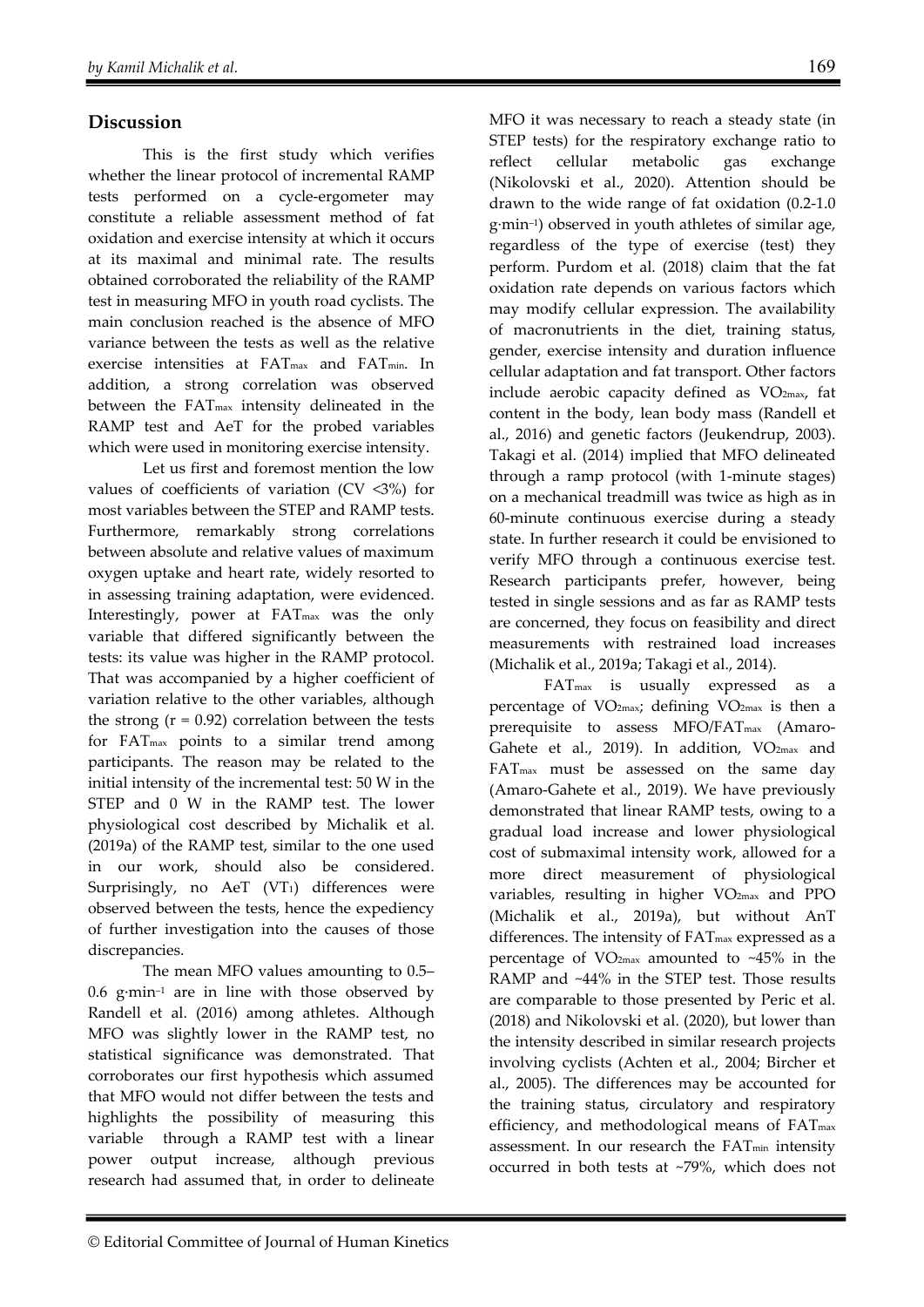concord with the findings of Nikolovski et al. (2020) who established it at  $68.2 \pm 11.3\%$  VO<sub>2max</sub> in moderately trained male cyclists (VO<sub>2max</sub> = 47.4  $\pm$ 6.4 ml·kg–1·min–1). Higher values were established in highly trained athletes in the research of Peric et al. (2016), with FAT<sub>min</sub> amounting to  $87.6 \pm 1.3\%$ VO2max. Those subjects, however, practiced sports characterized by a lower mean aerobic capacity  $(VO<sub>2max</sub>)$ .

Several studies prescribed a more personalized approach with training recommendations based on HR values corresponding to the metabolic thresholds defined through IET (Ghosh, 2004; Meyer et al., 2005). That is why for the FAT<sub>max</sub> and FAT<sub>min</sub> points we present absolute and relative values of power and HR, as those variables are commonly used in controlling training intensity in cycling (Robinson et al., 2011). Available results suggest that both the metabolic thresholds and the points of fat oxidation are determined by the participants' physical work capacity. In accordance with Meyer et al. (2005), it can then be concluded that the greater the athlete's efficiency, the higher the intensity level at which he/she reaches his/her thresholds. The ability to maintain high power output in the long run is related to the capacity of using and maintaining a high percentage of VO2max during that period. In endurance athletes, AnT occurs at the intensity of 75–90% VO2max (Lundby and Robachn, 2015), which was also corroborated in the work of Michalik et al. (2019a), where the percentage of  $VO<sub>2max</sub>$  at AnT amounted to ~81% in the STEP and RAMP tests. The improvement of %VO2max at AnT is thus an important training objective as it can determine the results of athletes with similar levels of  $V\Omega_{\text{max}}$ 

 In the present work we evidenced strong positive linear dependencies between exercise intensity corresponding to the metabolic thresholds and points of fat oxidation in the RAMP test. Our results are in line with other research findings that established very strong correlations between FATmax and the aerobic threshold  $(r = 0.80)$  as well as between  $FAT_{min}$  and the anaerobic threshold  $(r = 0.99)$  (Nikolovski et al., 2020). Also Peric et al. (2016) evidenced in their research a virtually perfect correlation between FAT<sub>min</sub> and AnT ( $r = 0.99$ ) in highly trained subjects, but delineated fat utilization

through the Elia and Livesay (1992) formula. In both those works, an incremental exercise test was used and the thresholds were established through an analysis of expiratory gases. Other works defined the invasive thresholds based on blood lactate concentration and evidenced significantly lower correlations within the range  $r = 0.43$  to 0.75 between FATmax and AeT in male cyclists and between FAT<sub>min</sub> and AnT  $r = 0.75$  (Achten et al., 2004; Bircher et al., 2005). The ventilatory threshold (VT2) or AnT is often considered a transition point from aerobic to anaerobic metabolism and is commonly used as a marker of endurance capacity (Ghosh, 2004). Methodological divergences in conducting progressive tests, the subjects' capacity or the variety of the stoichiometric equations used may account for those discrepancies. More specific explanations should be sought through distinct analyses.

Despite the interesting findings, some limitations of the study should be mentioned. Further research into MFO, FAT<sub>max</sub> and FAT<sub>min</sub> should comprise a dietary analysis and premeasurement standardization of diet composition. Solely youth male cyclists were tested, and the results are consequently only valid for that group. As in the present work we compared two different loading protocols on a cycle-ergometer, further research could include long-lasting continuous exercise at a steady-state ±10% intensity, in accordance with works available in the literature. In addition, future experiments may pertain to modifications of the linear RAMP protocol with, for example, a steeper load curve, so as to shorten the test's duration to 8-12 minutes (Michalik et al., 2019b), a 60%VO<sub>2max</sub> intensity warm-up preceding the test (Danek et al., 2020), or different time intervals taken into account in averaging the analyzed data (Amaro-Gahete et al., 2019).

## **Conclusions**

This has been the first research to demonstrate that an incremental RAMP test with a linear load increase  $(-0.278 \text{ W} \cdot \text{s}^{-1})$  establishes MFO and FATmin as efficiently as the STEP test. The very strong correlations observed in the RAMP protocol between FAT<sub>max</sub> and AeT, as well as between FATmin and AnT point to the test's expediency in establishing those variables. The inclusion of the MFO and FATmin intensity into a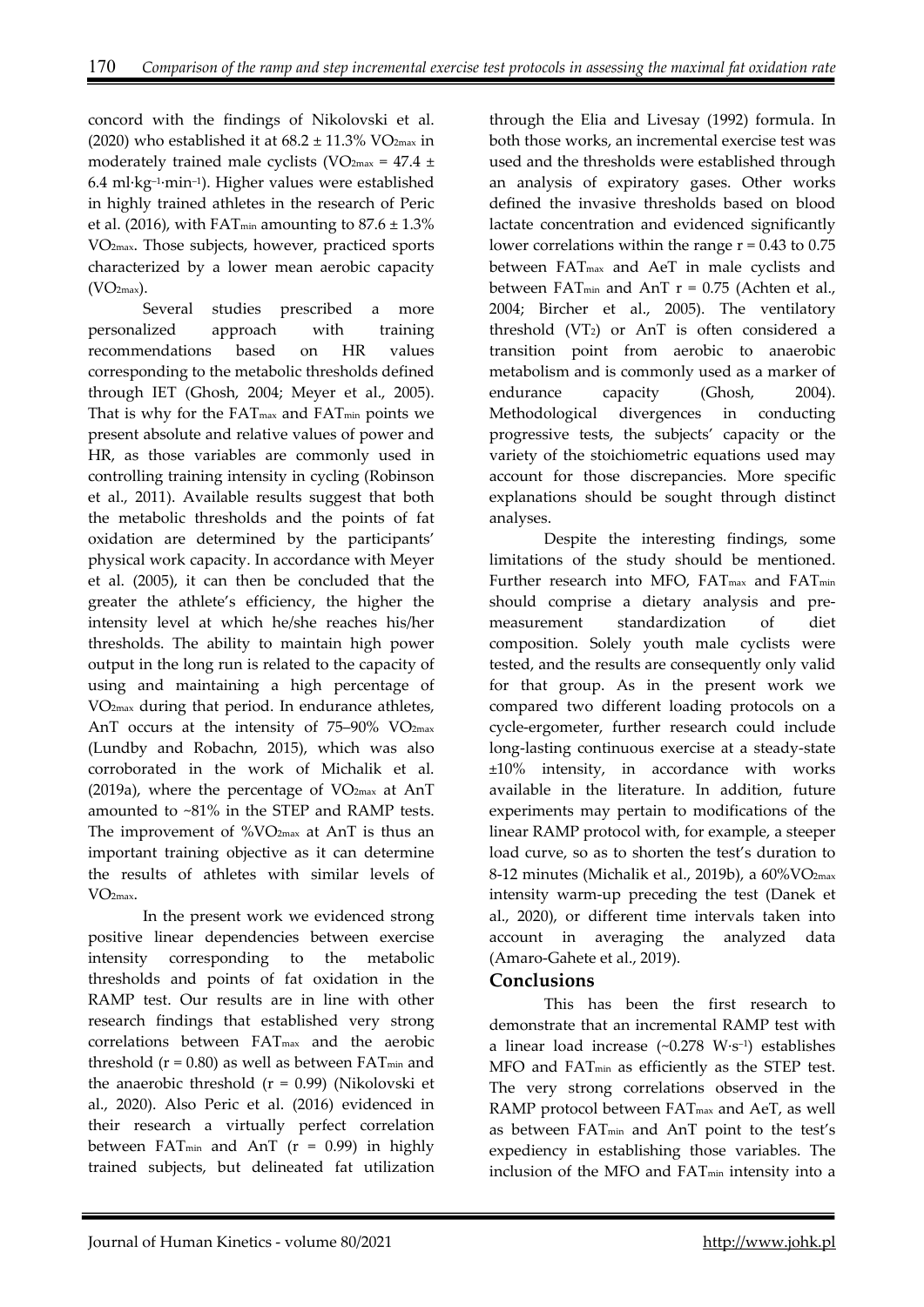routine assessment of physical capacity through a RAMP test may contribute to a more accurate adjustment of training intensity and an increased control over specified adaptive changes in youth

road cyclists. The FAT<sub>max</sub> intensity should, however, be interpreted with caution when defining training recommendations.

## **Acknowledgements**

The authors would like to thank prof. Wojciech Zatoń for translation and the subjects participating in the study and their coaches.

#### **References**

- Achten, J., Gleeson, M., & Jeukendrup, A. E. (2002). Determination of the exercise intensity that elicits maximal fat oxidation. *Medicine and Science in Sports and Exercise*, *34*(1), 92–97. https://doi.org/10.1097/00005768-200201000-00015
- Achten, J., & Jeukendrup, A. E. (2004). Relation between plasma lactate concentration and fat oxidation rates over a wide range of exercise intensities. *International Journal of Sports Medicine*, *25*(1), 32–37. https://doi.org/10.1055/s-2003-45231
- Amaro-Gahete, F. J., Sanchez-Delgado, G., Jurado-Fasoli, L., De-la-O, A., Castillo, M. J., Helge, J. W., & Ruiz, J. R. (2019). Assessment of maximal fat oxidation during exercise: A systematic review. *Scandinavian Journal of Medicine & Science in Sports*, *29*(7), 910–921. https://doi.org/10.1111/sms.13424
- Bircher, S., Knechtle, B., & Knecht, H. (2005). Is the intensity of the highest fat oxidation at the lactate concentration of 2 mmol L(-1)? A comparison of two different exercise protocols. *European Journal of Clinical Investigation*, *35*(8), 491–498. https://doi.org/10.1111/j.1365-2362.2005.01538.x
- Cerezuela-Espejo, V., Courel-Ibáñez, J., Morán-Navarro, R., Martínez-Cava, A., & Pallarés, J. G. (2018). The Relationship Between Lactate and Ventilatory Thresholds in Runners: Validity and Reliability of Exercise Test Performance Parameters. *Frontiers in Physiology*, *9*, 1320. https://doi.org/10.3389/fphys.2018.01320
- Chenevière, X., Malatesta, D., Gojanovic, B., & Borrani, F. (2010). Differences in whole-body fat oxidation kinetics between cycling and running. *European Journal of Applied Physiology*, *109*(6), 1037–1045. https://doi.org/10.1007/s00421-010-1443-5
- Danek, N., Michalik, K., Hebisz, R., & Zatoń, M. (2019). Influence of warm-up prior to incremental exercise Test on aerobic performance in physically active men. *Polish Journal of Sport and Tourism*, *26*(3), 9-13. https://doi.org/10.2478/pjst-2019-0014
- Elia, M., & Livesey, G. (1992). Energy expenditure and fuel selection in biological systems: the theory and practice of calculations based on indirect calorimetry and tracer methods. *World Review of Nutrition and Dietetics*, *70*, 68–131. https://doi.org/10.1159/000421672
- Filipovic, M., Munten, S., Herzig, K. H., & Gagnon, D. D. (2021). Maximal Fat Oxidation: Comparison between Treadmill, Elliptical and Rowing Exercises. *Journal of Sports Science & Medicine*, *20*(1), 170–178. https://doi.org/10.52082/jssm.2021.170
- Frayn K. N. (1983). Calculation of substrate oxidation rates in vivo from gaseous exchange. *Journal of Applied Physiology: Respiratory, Environmental and Exercise Physiology*, *55*(2), 628–634. https://doi.org/10.1152/jappl.1983.55.2.628
- Ghosh A. K. (2004). Anaerobic threshold: its concept and role in endurance sport. *The Malaysian Journal of Medical Sciences : MJMS*, *11*(1), 24–36.
- Hofmann, P., & Tschakert, G. (2010). Special needs to prescribe exercise intensity for scientific studies. *Cardiology Research and Practice*, *2011*, 209302. https://doi.org/10.4061/2011/209302
- Jeacocke, N. A., & Burke, L. M. (2010). Methods to standardize dietary intake before performance testing. *International Journal of Sport Nutrition and Exercise Metabolism*, *20*(2), 87–103. https://doi.org/10.1123/ijsnem.20.2.87
- Jeukendrup A. E. (2003). Modulation of carbohydrate and fat utilization by diet, exercise and environment. *Biochemical Society Transactions*, *31*(Pt 6), 1270–1273. https://doi.org/10.1042/bst0311270
- Lucía, A., Rabadán, M., Hoyos, J., Hernández-Capilla, M., Pérez, M., San Juan, A. F., Earnest, C. P., & Chicharro, J. L. (2006). Frequency of the VO2max plateau phenomenon in world-class cyclists.